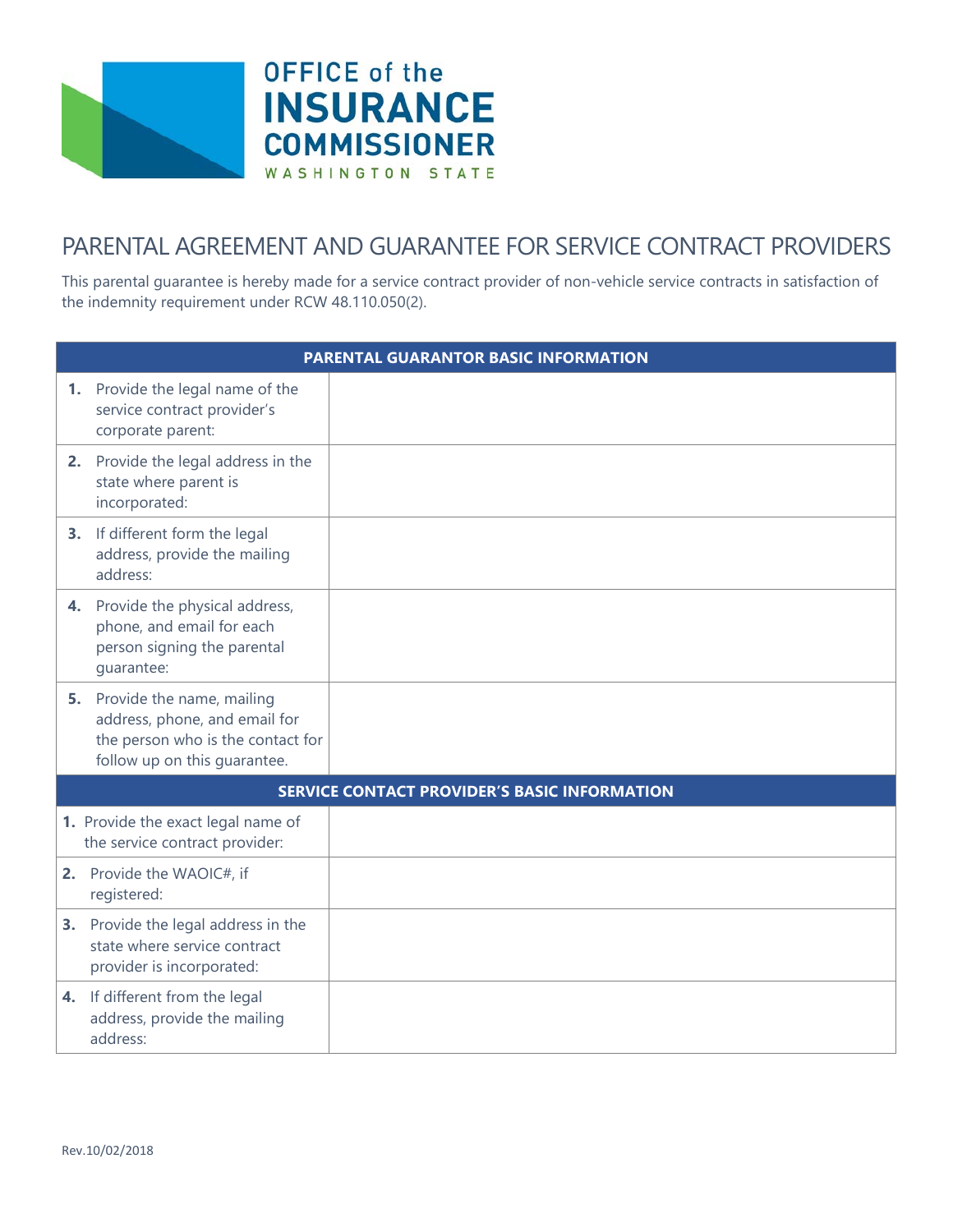## **STATEMENTS OF UNDERSTANDING**

*Please acknowledge assent to each of the following items. By "wet" initialing each box, the guarantor and service contract provider (SCP) specifically agree.*

|    | The guarantor understands that by providing this parental guarantee it is subject to the provisions<br>under RCW 48.110.120.                                                                                                                                                                                                                                                                                                                                                                                                                                                                                          |                    |
|----|-----------------------------------------------------------------------------------------------------------------------------------------------------------------------------------------------------------------------------------------------------------------------------------------------------------------------------------------------------------------------------------------------------------------------------------------------------------------------------------------------------------------------------------------------------------------------------------------------------------------------|--------------------|
| 2. | The quarantor and service contract provider understand that the parental quarantee does not relieve<br>the service contract provider from compliance with any of the applicable provisions of Title 48 RCW,<br>and specifically the requirement for the service contract provider to timely notify the Commissioner<br>of any material changes to its registration information, as required under RCW 48.110.030.                                                                                                                                                                                                     | Guarantor:<br>SCP: |
| З. | The quarantor and service contract provider understand that RCW 48.110.050 prohibits the sale of<br>service contracts unless required indemnity is in force to assure the faithful performance of the<br>service contract provider. Should the guarantor, at any time, no longer qualify to offer this guarantee,<br>the service contract provider agrees that it will immediately cease issuing contracts and notify the<br>Commissioner. The service contract provider understands that failure to cease issuing contracts until<br>an acceptable form of indemnity is in force will result in a regulatory action. | Guarantor:<br>SCP: |
|    |                                                                                                                                                                                                                                                                                                                                                                                                                                                                                                                                                                                                                       |                    |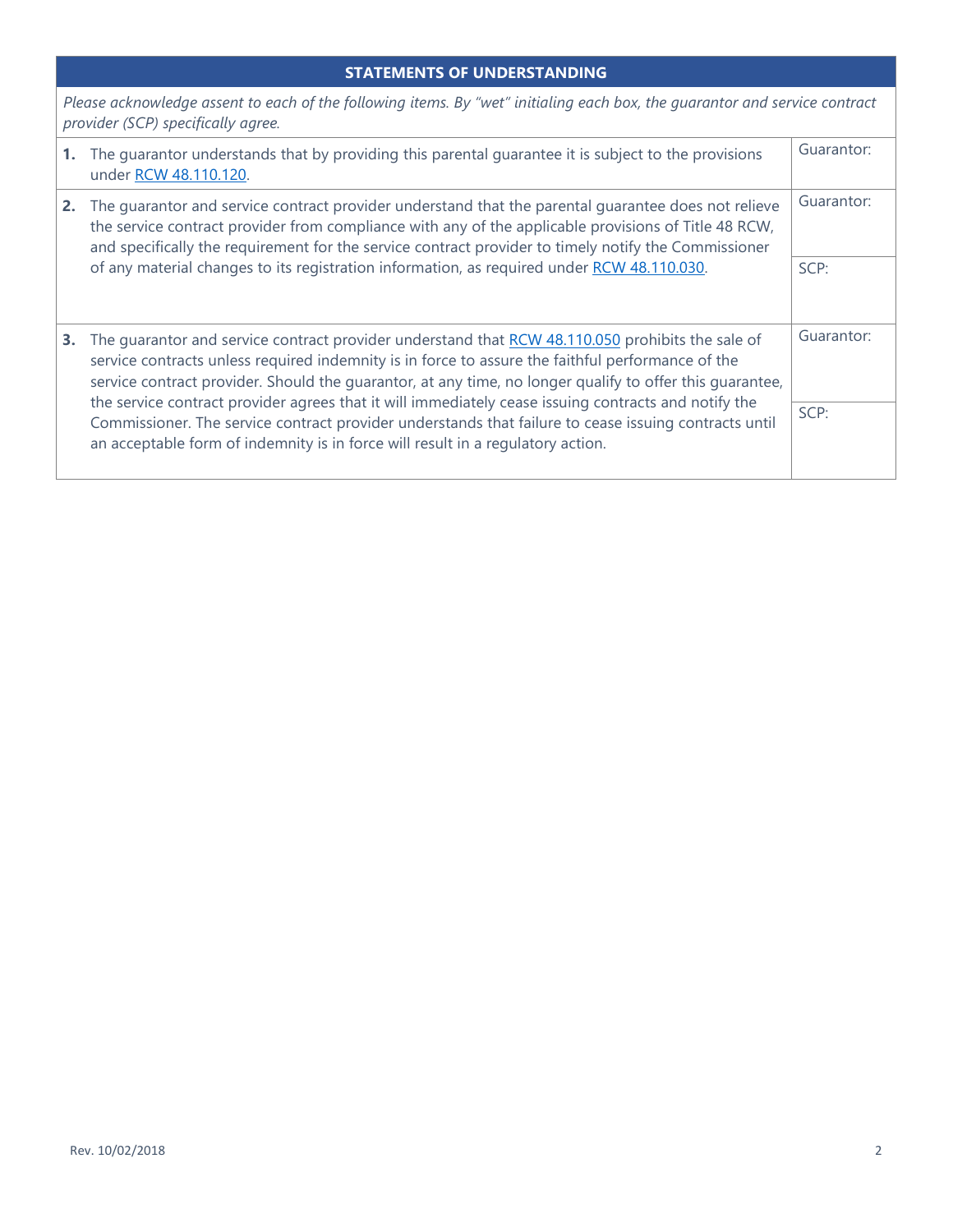| <b>PARENTAL GUARANTOR CERTIFICATION</b>                                                                                                                                                                                                                                                                                                                                                            |  |  |
|----------------------------------------------------------------------------------------------------------------------------------------------------------------------------------------------------------------------------------------------------------------------------------------------------------------------------------------------------------------------------------------------------|--|--|
| I declare under penalty of perjury under the laws of the state of Washington that I am duly authorized to make this<br>parental guarantee on behalf of the service contract provider, that the foregoing statements and information regarding<br>the service contract provider and the contents of all attachments are true and correct*.                                                          |  |  |
| Parental Guarantor Signature                                                                                                                                                                                                                                                                                                                                                                       |  |  |
| <b>Printed Name</b>                                                                                                                                                                                                                                                                                                                                                                                |  |  |
| Title                                                                                                                                                                                                                                                                                                                                                                                              |  |  |
|                                                                                                                                                                                                                                                                                                                                                                                                    |  |  |
| Signed and Sworn to (or<br>Name of person making statement                                                                                                                                                                                                                                                                                                                                         |  |  |
| Notary Public - My Commission Expires:                                                                                                                                                                                                                                                                                                                                                             |  |  |
| (Seal or Stamp)                                                                                                                                                                                                                                                                                                                                                                                    |  |  |
| *In addition to penalties for perjury, RCW 48.110.130 authorizes the Commissioner to deny, suspend, or revoke the<br>registration of a service contract provider if the Commissioner finds that the service contract provider made a material<br>$ $ misstatement in its application for registration or has obtained or attempted to obtain a registration through<br>misrepresentation or fraud. |  |  |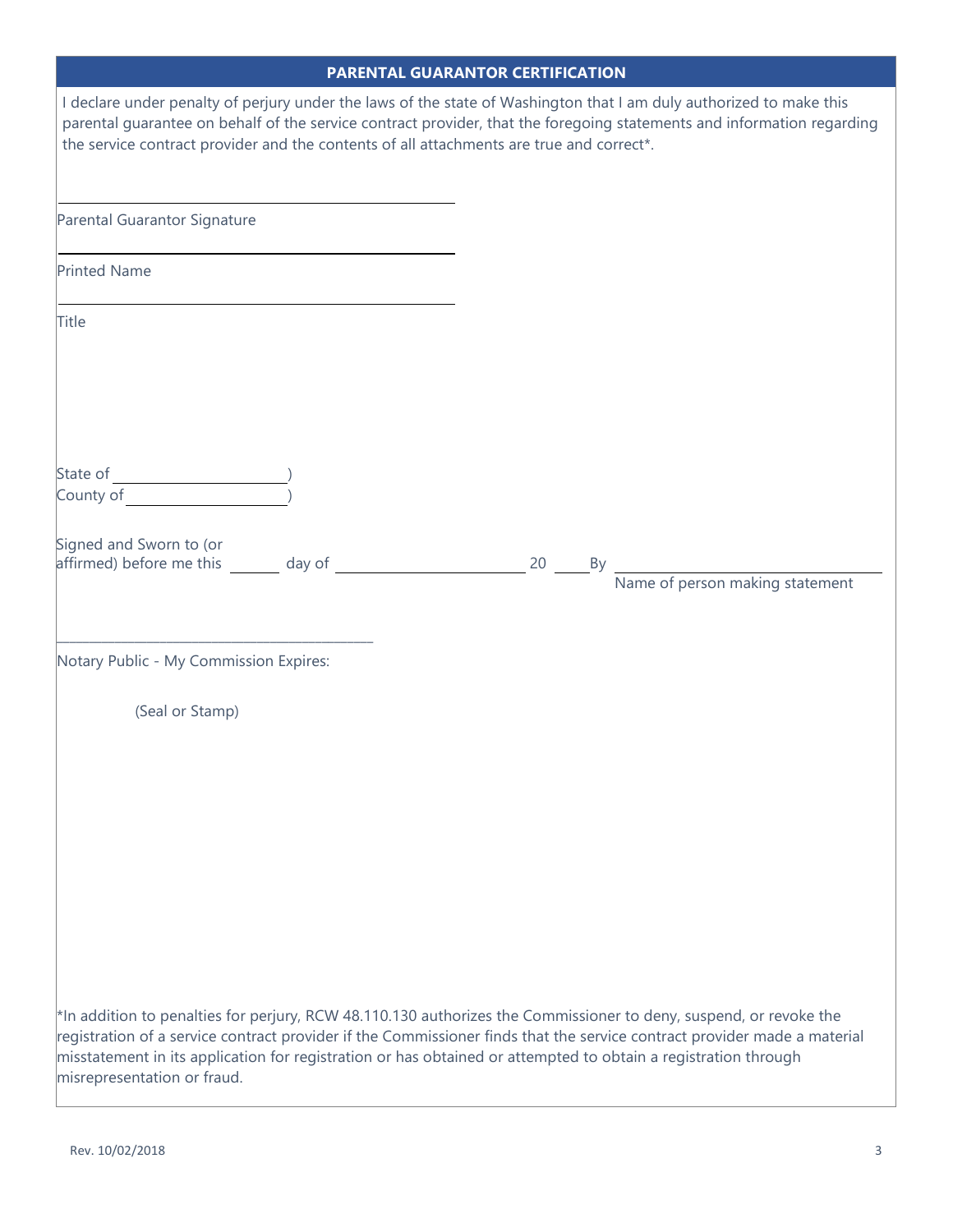| <b>PROVIDER CERTIFICATION</b> |  |  |
|-------------------------------|--|--|
|                               |  |  |

|                                                                                                                                                                                                                                                                                                                                                                                                | <b>TROVIDER SERTIFISATION</b>                                                                                          |
|------------------------------------------------------------------------------------------------------------------------------------------------------------------------------------------------------------------------------------------------------------------------------------------------------------------------------------------------------------------------------------------------|------------------------------------------------------------------------------------------------------------------------|
| I declare under penalty of perjury under the laws of the state of Washington that I am duly authorized to make this<br>the guarantor and service contract provider and the contents of all attachments are true and correct*.                                                                                                                                                                  | parental guarantee on behalf of the service contract provider, that the foregoing statements and information regarding |
| Service Contract Provider Signature                                                                                                                                                                                                                                                                                                                                                            |                                                                                                                        |
| <b>Printed Name</b>                                                                                                                                                                                                                                                                                                                                                                            |                                                                                                                        |
| Title                                                                                                                                                                                                                                                                                                                                                                                          |                                                                                                                        |
| State of $\overline{C_{\text{OUP}}^{\text{OUP}}(C)}$<br>County of                                                                                                                                                                                                                                                                                                                              |                                                                                                                        |
| Signed and Sworn to (or<br>affirmed) before me this day of                                                                                                                                                                                                                                                                                                                                     | 20 By<br>Name of person making statement                                                                               |
| Notary Public - My Commission Expires:                                                                                                                                                                                                                                                                                                                                                         |                                                                                                                        |
| (Seal or Stamp)                                                                                                                                                                                                                                                                                                                                                                                |                                                                                                                        |
|                                                                                                                                                                                                                                                                                                                                                                                                |                                                                                                                        |
|                                                                                                                                                                                                                                                                                                                                                                                                |                                                                                                                        |
|                                                                                                                                                                                                                                                                                                                                                                                                |                                                                                                                        |
| *In addition to penalties for perjury, RCW 48.110.130 authorizes the Commissioner to deny, suspend, or revoke the<br>registration of a service contract provider if the Commissioner finds that the service contract provider made a material<br>misstatement in its application for registration or has obtained or attempted to obtain a registration through<br>misrepresentation or fraud. |                                                                                                                        |